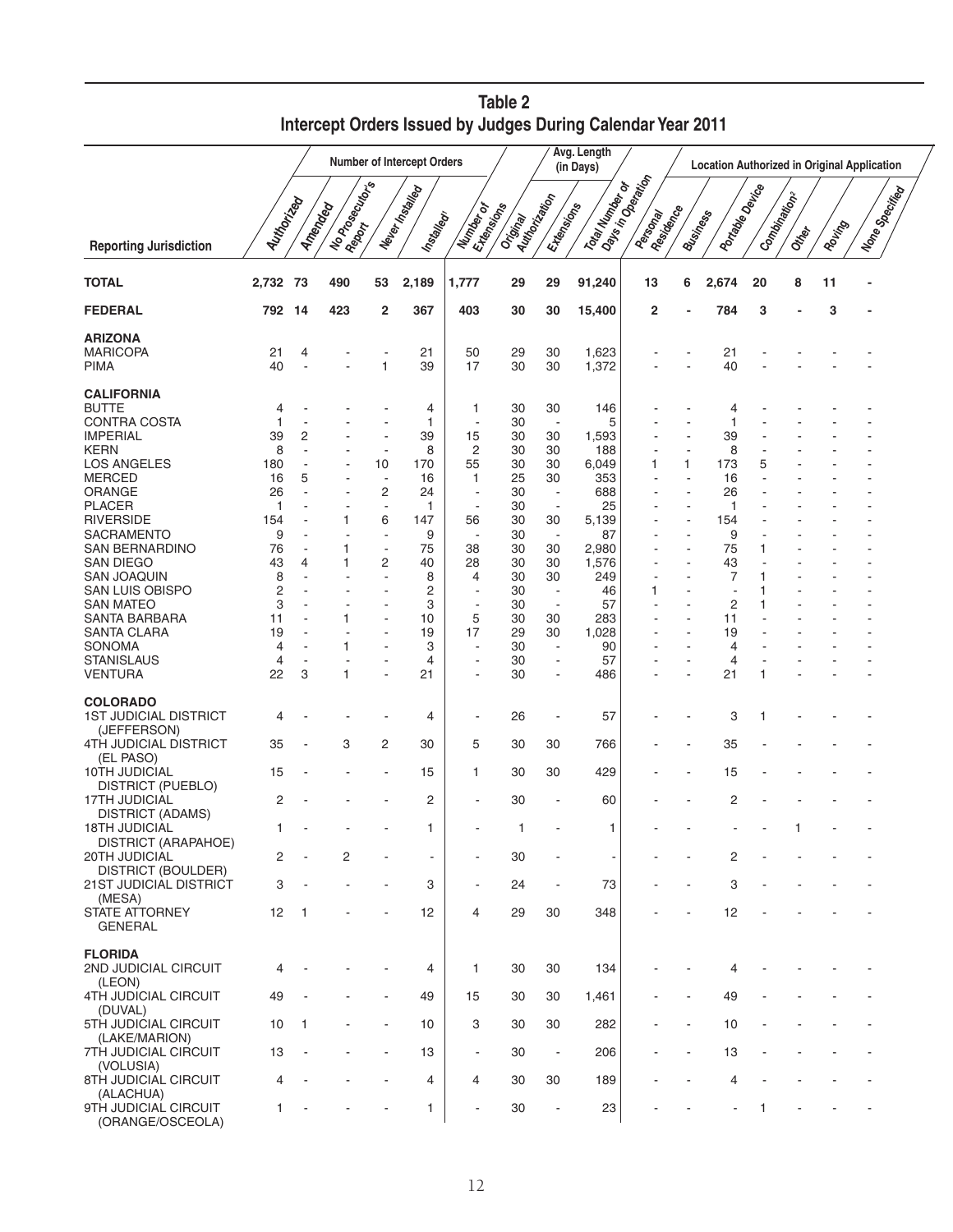|                                                    |                         |                          |                              |                          | <b>Number of Intercept Orders</b> |                          |                  |                          | Avg. Length<br>(in Days) |                                            |                 |                         |              |        |        | <b>Location Authorized in Original Application</b> |  |
|----------------------------------------------------|-------------------------|--------------------------|------------------------------|--------------------------|-----------------------------------|--------------------------|------------------|--------------------------|--------------------------|--------------------------------------------|-----------------|-------------------------|--------------|--------|--------|----------------------------------------------------|--|
| <b>Reporting Jurisdiction</b>                      | Autto Critical          |                          | I No Prospections<br>Amended | Never Installed          | Installedy                        | Ertensicons<br>Number of | Original Concern | Extensions               | Total Number of          | Days in Operation<br>Residence<br>Personal | <b>Business</b> | Antage Device           | Compinations | Ottoor | Rouing | I None Specifical                                  |  |
| <b>FLORIDA (CONTINUED)</b>                         |                         |                          |                              |                          |                                   |                          |                  |                          |                          |                                            |                 |                         |              |        |        |                                                    |  |
| <b>11TH JUDICIAL CIRCUIT</b><br>(DADE)             | 1                       | $\mathbf 1$              |                              |                          | 1                                 | ٠                        | 30               | ÷,                       | 26                       |                                            |                 |                         |              |        |        |                                                    |  |
| <b>18TH JUDICIAL CIRCUIT</b><br>(BREVARD/SEMINOLE) | 46                      | -1                       |                              | 1                        | 45                                | ٠                        | 30               | $\overline{\phantom{a}}$ | 906                      |                                            |                 | 46                      |              |        |        |                                                    |  |
| 19TH JUDICIAL CIRCUIT<br>(SAINT LUCIE)             | 1                       |                          |                              |                          | 1                                 | 3                        | 30               | 30                       | 102                      |                                            |                 | 1                       |              |        |        |                                                    |  |
| <b>GEORGIA</b>                                     |                         |                          |                              |                          |                                   |                          |                  |                          |                          |                                            |                 |                         |              |        |        |                                                    |  |
| <b>AUGUSTA</b>                                     | 2                       |                          | 1                            |                          | 1                                 | 2                        | 30               | 30                       | 39                       |                                            |                 | 1                       | 1            |        |        |                                                    |  |
| BIBB                                               | 3                       |                          |                              |                          | 3                                 | 1                        | 30               | 30                       | 84                       |                                            | ٠               | 3                       |              |        |        |                                                    |  |
| <b>DECATUR</b>                                     | 1                       |                          |                              |                          | 1                                 |                          | 30               | $\overline{\phantom{a}}$ | 30                       |                                            |                 | 1                       |              |        |        |                                                    |  |
| <b>DOUGLAS</b>                                     | 28                      |                          |                              | ÷,                       | 28                                | 6                        | 30               | 30                       | 787                      |                                            |                 | 28                      |              |        |        |                                                    |  |
| <b>FLINT</b>                                       | 1                       | ÷.                       |                              | ٠                        | 1                                 | 1                        | 30               | 30                       | 33                       |                                            |                 | 1                       |              |        |        |                                                    |  |
| GWINNETT                                           | 5                       | 2                        |                              | ٠                        | 5                                 | 4                        | 30               | 30                       | 208                      |                                            |                 | 5                       |              |        |        |                                                    |  |
| <b>HOUSTON</b>                                     | 5                       | $\overline{a}$           |                              | 1                        | 4                                 | 2                        | 30               | 30                       | 146                      |                                            |                 | 5                       |              |        |        |                                                    |  |
| <b>MACON</b>                                       | 4                       |                          |                              | ٠                        | 4                                 | 1                        | 30               | 30                       | 82                       |                                            |                 | 4                       |              |        |        |                                                    |  |
| <b>ILLINOIS</b>                                    |                         |                          |                              |                          |                                   |                          |                  |                          |                          |                                            |                 |                         |              |        |        |                                                    |  |
| COOK                                               | 39                      |                          |                              | 3                        | 36                                | 1                        | 30               | 30                       | 926                      |                                            |                 | 39                      |              |        |        |                                                    |  |
| LAKE                                               | 2                       | $\blacksquare$           |                              | $\ddot{\phantom{0}}$     | 2                                 | 2                        | 30               | 18                       | 91                       |                                            | ÷,              | $\overline{\mathbf{c}}$ |              |        |        |                                                    |  |
| <b>WINNEBAGO</b>                                   | 15                      |                          | $\mathbf{1}$                 | 1                        | 13                                | 1                        | 30               | 30                       | 304                      |                                            |                 | 15                      |              |        |        |                                                    |  |
| <b>KANSAS</b>                                      |                         |                          |                              |                          |                                   |                          |                  |                          |                          |                                            |                 |                         |              |        |        |                                                    |  |
| <b>SALINE</b>                                      | 3                       |                          | 2                            | -                        | 1                                 | -                        | 30               | ٠                        | 4                        |                                            |                 | 3                       |              |        |        |                                                    |  |
| <b>MARYLAND</b>                                    |                         |                          |                              |                          |                                   |                          |                  |                          |                          |                                            |                 |                         |              |        |        |                                                    |  |
| BALTIMORE                                          | 22                      |                          |                              |                          | 22                                | 6                        | 30               | 20                       | 472                      |                                            | 1               | 21                      |              |        |        |                                                    |  |
| BALTIMORE CITY                                     | 12                      |                          |                              |                          | 12                                | 5                        | 30               | 30                       | 385                      |                                            | ÷,              | 12                      |              |        |        |                                                    |  |
| FREDERICK                                          | 7                       |                          |                              |                          | 7                                 | ÷,                       | 28               | $\overline{\phantom{a}}$ | 150                      |                                            | $\overline{a}$  | 7                       |              |        |        |                                                    |  |
| HARFORD                                            | 25                      |                          | 1                            |                          | 24                                | 8                        | 30               | 30                       | 608                      |                                            | 1               | 23                      |              |        |        |                                                    |  |
| <b>HOWARD</b>                                      | 5                       |                          | $\blacksquare$               |                          | 5                                 | 1                        | 30               | 30                       | 150                      |                                            |                 | 5                       |              |        |        |                                                    |  |
| ST. MARY'S                                         | 3                       | $\blacksquare$           | 3                            | ÷,                       | $\overline{\phantom{a}}$          | $\overline{a}$           | 1                | ÷,                       | ٠                        |                                            | ٠               | 3                       |              |        |        |                                                    |  |
| WASHINGTON                                         | $\overline{\mathbf{c}}$ |                          |                              | ٠                        | 2                                 | 3                        | 30               | 30                       | 31                       |                                            | Ĭ.              | 2                       |              |        |        |                                                    |  |
| <b>WICOMICO</b>                                    | $\overline{2}$          |                          |                              | ÷,                       | 2                                 | 1                        | 30               | 30                       | 44                       |                                            |                 | $\overline{c}$          |              |        |        |                                                    |  |
|                                                    |                         |                          |                              |                          |                                   |                          |                  |                          |                          |                                            |                 |                         |              |        |        |                                                    |  |
| <b>MASSACHUSETTS</b>                               |                         |                          |                              |                          |                                   |                          |                  |                          |                          |                                            |                 |                         |              |        |        |                                                    |  |
| <b>BRISTOL</b>                                     | 1                       |                          |                              |                          | 1                                 | $\overline{a}$           | 15               | $\overline{\phantom{a}}$ | 15                       |                                            |                 | 1                       |              |        |        |                                                    |  |
| <b>STATE ATTORNEY</b><br><b>GENERAL</b>            | 5                       |                          |                              | ٠                        | 5                                 | 9                        | 15               | 15                       | 150                      |                                            |                 | 5                       |              |        |        |                                                    |  |
| <b>MINNESOTA</b>                                   |                         |                          |                              |                          |                                   |                          |                  |                          |                          |                                            |                 |                         |              |        |        |                                                    |  |
| <b>DAKOTA</b>                                      | $\mathbf{2}$            |                          |                              | $\overline{\phantom{a}}$ | $\overline{c}$                    | $\overline{\phantom{a}}$ | 30               | $\blacksquare$           | 60                       |                                            |                 | 2                       |              |        |        |                                                    |  |
| <b>MISSISSIPPI</b>                                 |                         |                          |                              |                          |                                   |                          |                  |                          |                          |                                            |                 |                         |              |        |        |                                                    |  |
| <b>GRENADA</b>                                     | 1                       |                          |                              |                          | 1                                 | 1                        | 30               | 30                       | 31                       |                                            |                 | 1                       |              |        |        |                                                    |  |
| HINDS                                              | $\overline{\mathbf{c}}$ |                          |                              | ٠                        | 2                                 | 1                        | 30               | 30                       | 86                       |                                            |                 | 2                       |              |        |        |                                                    |  |
| MARSHALL                                           | 6                       |                          | ÷.                           | 1                        | 5                                 | $\blacksquare$           | 30               | $\overline{\phantom{a}}$ | 84                       |                                            | ÷.              | 6                       |              |        |        |                                                    |  |
| <b>NEWTON</b>                                      | 1                       | ÷.                       |                              | ÷,                       | 1                                 | $\overline{a}$           | 30               | $\overline{\phantom{a}}$ | 10                       |                                            | ٠               | 1                       |              |        |        |                                                    |  |
| <b>RANKIN</b>                                      | 5                       |                          |                              | ÷,                       | 5                                 | 1                        | 30               | 30                       | 163                      |                                            |                 | 5                       |              |        |        |                                                    |  |
| <b>SCOTT</b>                                       | 3                       |                          |                              | $\overline{a}$           | 3                                 | 4                        | 30               | 30                       | 173                      |                                            |                 | 3                       |              |        |        | ÷.                                                 |  |
|                                                    |                         |                          |                              |                          |                                   |                          |                  |                          |                          |                                            |                 |                         |              |        |        |                                                    |  |
| <b>MISSOURI</b><br>ST. LOUIS                       | 1.                      |                          |                              | $\overline{a}$           | 1                                 | $\overline{\phantom{a}}$ | 30               | $\overline{\phantom{a}}$ | 22                       |                                            |                 | 1                       |              |        |        |                                                    |  |
| <b>NEVADA</b>                                      |                         |                          |                              |                          |                                   |                          |                  |                          |                          |                                            |                 |                         |              |        |        |                                                    |  |
| <b>CLARK</b>                                       | 91                      | $\mathbf{1}$             | 2                            | 4                        | 85                                | 19                       | 30               | 30                       | 2,523                    |                                            |                 | 91                      |              |        |        |                                                    |  |
| <b>NEW JERSEY</b>                                  |                         |                          |                              |                          |                                   |                          |                  |                          |                          |                                            |                 |                         |              |        |        |                                                    |  |
| <b>ATLANTIC</b>                                    | 1                       | $\overline{\phantom{a}}$ |                              | $\overline{\phantom{a}}$ | 1                                 | $\overline{\phantom{a}}$ | 10               | $\overline{\phantom{a}}$ | 1                        |                                            |                 | $\mathbf{1}$            |              |        |        |                                                    |  |
| <b>BERGEN</b>                                      | 11                      |                          |                              | $\blacksquare$           | 11                                | $\overline{\phantom{a}}$ | 20               | $\blacksquare$           | 115                      |                                            | ٠               | 11                      |              |        |        |                                                    |  |
|                                                    |                         |                          |                              |                          |                                   |                          |                  |                          |                          |                                            |                 |                         |              |        |        |                                                    |  |

**Table 2 Intercept Orders Issued by Judges During Calendar Year 2011 (Continued)**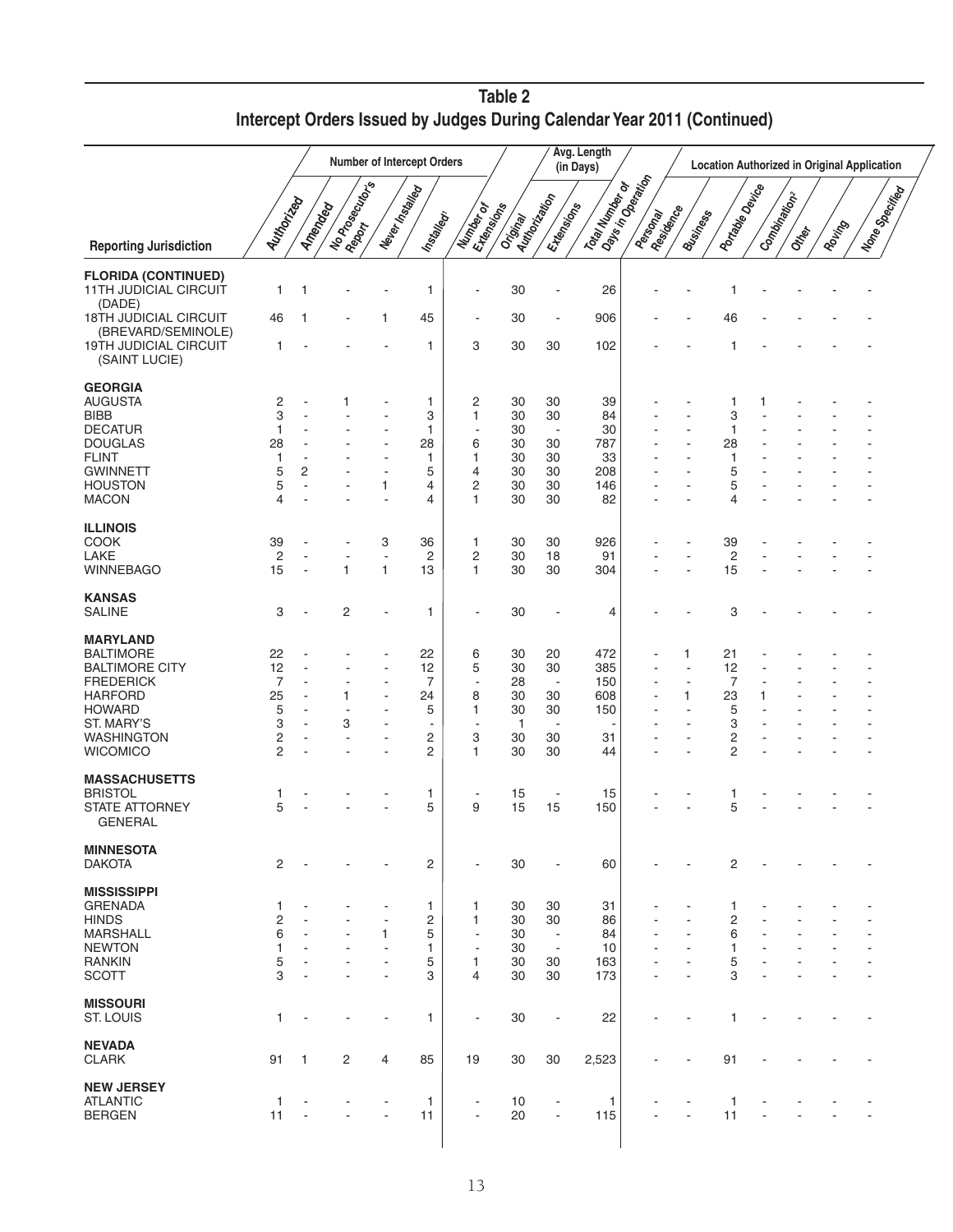|                                                                                                                                                                                                           |                                                                                                              |             |                |                          |                                                     |                                                                           |                                                                    |                                                                              | Intercept Orders Issued by Judges During Calendar Year 2011 (Continued) |                      |                                     |                                     |                   |        |        |                  |
|-----------------------------------------------------------------------------------------------------------------------------------------------------------------------------------------------------------|--------------------------------------------------------------------------------------------------------------|-------------|----------------|--------------------------|-----------------------------------------------------|---------------------------------------------------------------------------|--------------------------------------------------------------------|------------------------------------------------------------------------------|-------------------------------------------------------------------------|----------------------|-------------------------------------|-------------------------------------|-------------------|--------|--------|------------------|
|                                                                                                                                                                                                           | Avg. Length<br>Number of Intercept Orders<br><b>Location Authorized in Original Application</b><br>(in Days) |             |                |                          |                                                     |                                                                           |                                                                    |                                                                              |                                                                         |                      |                                     |                                     |                   |        |        |                  |
| <b>Reporting Jurisdiction</b>                                                                                                                                                                             | Autto Critical                                                                                               | Amender     | I No Poecutors | Never Installed          | Installedy                                          | Extensive<br>Mumber or                                                    | Original Revised                                                   | Ertensiness                                                                  | Tola Number<br>Paper Indian or                                          | Passonay<br>Resident | <b>Business</b>                     | Aortage Device                      | Comptional Concor | Ottoor | Rouing | I None Specifica |
| <b>NEW JERSEY (CONTINUED)</b>                                                                                                                                                                             |                                                                                                              |             |                |                          |                                                     |                                                                           |                                                                    |                                                                              |                                                                         |                      |                                     |                                     |                   |        |        |                  |
| <b>BURLINGTON</b><br>CAMDEN<br><b>CAPE MAY</b><br>CUMBERLAND<br>ESSEX<br><b>GLOUCESTER</b><br><b>HUDSON</b><br><b>MERCER</b><br><b>MIDDLESEX</b>                                                          | 5<br>9<br>6<br>14<br>7<br>2<br>4                                                                             | 5<br>1      | 4<br>2<br>4    |                          | 1<br>1<br>1<br>9<br>6<br>14<br>7<br>$\blacksquare$  | 1<br>3<br>2<br>8<br>10<br>6<br>1<br>2                                     | 10<br>20<br>$\mathbf{1}$<br>23<br>12<br>24<br>26<br>20<br>21       | 5<br>30<br>$\overline{\phantom{a}}$<br>25<br>28<br>20<br>30<br>10<br>10      | 1<br>1<br>1<br>207<br>242<br>528<br>305                                 |                      |                                     | g<br>6<br>14<br>7<br>2<br>4         |                   |        |        |                  |
| <b>MONMOUTH</b><br><b>MORRIS</b><br><b>OCEAN</b><br><b>SOMERSET</b><br><b>STATE ATTORNEY</b>                                                                                                              | 7<br>13<br>12<br>4<br>23                                                                                     | 1<br>4      | 2<br>7         | 1<br>7<br>$\blacksquare$ | 6<br>4<br>12<br>4<br>16                             | 1<br>1<br>5<br>$\blacksquare$<br>13                                       | 22<br>20<br>20<br>20<br>27                                         | 30<br>10<br>18<br>$\overline{\phantom{a}}$<br>26                             | 168<br>96<br>248<br>76<br>441                                           |                      |                                     | 5<br>6<br>12<br>4<br>21             | $\mathbf 1$       |        | 2<br>6 |                  |
| <b>GENERAL</b><br><b>UNION</b><br><b>WARREN</b>                                                                                                                                                           | 19<br>$\mathbf 1$                                                                                            |             | 19<br>1        |                          | $\overline{\phantom{a}}$<br>$\blacksquare$          | 1<br>$\overline{a}$                                                       | 30<br>20                                                           | 30<br>÷                                                                      |                                                                         |                      |                                     | 19<br>$\mathbf 1$                   |                   |        |        |                  |
| <b>NEW YORK</b><br><b>BRONX</b><br><b>CLINTON</b><br><b>KINGS</b><br><b>MONROE</b><br><b>NASSAU</b><br>NY ORGANIZED CRIME<br><b>TASK FORCE</b><br><b>NYC SPECIAL</b><br>NARCOTICS BUREAU<br><b>ONEIDA</b> | 30<br>1<br>5<br>2<br>1<br>13<br>76<br>14                                                                     | 3<br>8<br>5 | 3              | 8                        | 30<br>1<br>5<br>2<br>$\mathbf{1}$<br>10<br>68<br>14 | 45<br>30<br>4<br>$\mathbf{1}$<br>84<br>21<br>4                            | 26<br>$\overline{\phantom{a}}$<br>30<br>30<br>30<br>30<br>30<br>30 | 30<br>$\mathbf{1}$<br>30<br>$\overline{\phantom{a}}$<br>30<br>30<br>30<br>30 | 1,999<br>30<br>211<br>4<br>58<br>1,738<br>2,169<br>347                  | 4<br>1               |                                     | 26<br>1<br>5<br>1<br>12<br>73<br>14 | 1                 | 2<br>2 |        |                  |
| <b>QUEENS</b><br><b>RICHMOND</b><br><b>STATE ATTORNEY</b><br><b>GENERAL</b><br><b>SUFFOLK</b>                                                                                                             | 235<br>21<br>2                                                                                               |             | 1              | 1                        | 233<br>21<br>2                                      | 601<br>12<br>$\mathbf{1}$                                                 | 29<br>30<br>30                                                     | 29<br>30<br>30<br>21                                                         | 21,907<br>895<br>64                                                     | 1                    | $\overline{\phantom{a}}$<br>2<br>ä, | 234<br>19<br>2                      |                   |        |        |                  |
| <b>TOMPKINS</b><br><b>WESTCHESTER</b>                                                                                                                                                                     | 21<br>$\overline{c}$<br>18                                                                                   |             |                |                          | 21<br>2<br>18                                       | 9<br>2<br>28                                                              | 21<br>30<br>30                                                     | 30<br>30                                                                     | 562<br>93<br>1,199                                                      |                      |                                     | 21<br>2<br>18                       |                   |        |        |                  |
| <b>NORTH CAROLINA</b><br>HARNE I I<br>WAKE<br><b>WAYNE</b>                                                                                                                                                | 1<br>$\mathbf{1}$                                                                                            |             |                |                          | 1<br>1<br>1                                         | 7<br>1<br>$\mathbf{1}$                                                    | 30<br>30<br>30                                                     | 26<br>30<br>30                                                               | 213<br>27<br>46                                                         |                      |                                     | 1<br>1                              |                   |        |        |                  |
| <b>OHIO</b><br><b>CUYAHOGA</b><br><b>HAMILTON</b><br><b>JEFFERSON</b><br><b>SENECA</b>                                                                                                                    | 1<br>9<br>3<br>1                                                                                             |             | ÷<br>2<br>ä,   |                          | 1<br>$\overline{7}$<br>3<br>1                       | $\overline{\phantom{a}}$<br>$\mathbf{1}$<br>$\overline{\phantom{a}}$<br>3 | 30<br>30<br>30<br>30                                               | $\overline{\phantom{a}}$<br>3<br>$\overline{\phantom{a}}$<br>30              | 28<br>94<br>74<br>120                                                   |                      |                                     | 1<br>9<br>3<br>1                    |                   |        |        |                  |
| <b>OKLAHOMA</b><br><b>STATE ATTORNEY</b><br><b>GENERAL</b>                                                                                                                                                | 8                                                                                                            |             |                |                          | 8                                                   | $\overline{\phantom{a}}$                                                  | 30                                                                 | $\overline{\phantom{a}}$                                                     | 185                                                                     |                      |                                     | 8                                   |                   |        |        |                  |
| <b>OREGON</b><br><b>BENTON</b><br><b>CLACKAMAS</b>                                                                                                                                                        | 10<br>$\mathbf{1}$                                                                                           |             |                |                          | 10<br>1                                             | 4<br>$\overline{\phantom{a}}$                                             | 30<br>14                                                           | 30<br>$\overline{\phantom{a}}$                                               | 179<br>10                                                               |                      |                                     | 10<br>1                             |                   |        |        |                  |

**Table 2 Intercept Orders Issued by Judges During Calendar Year 2011 (Continued)**